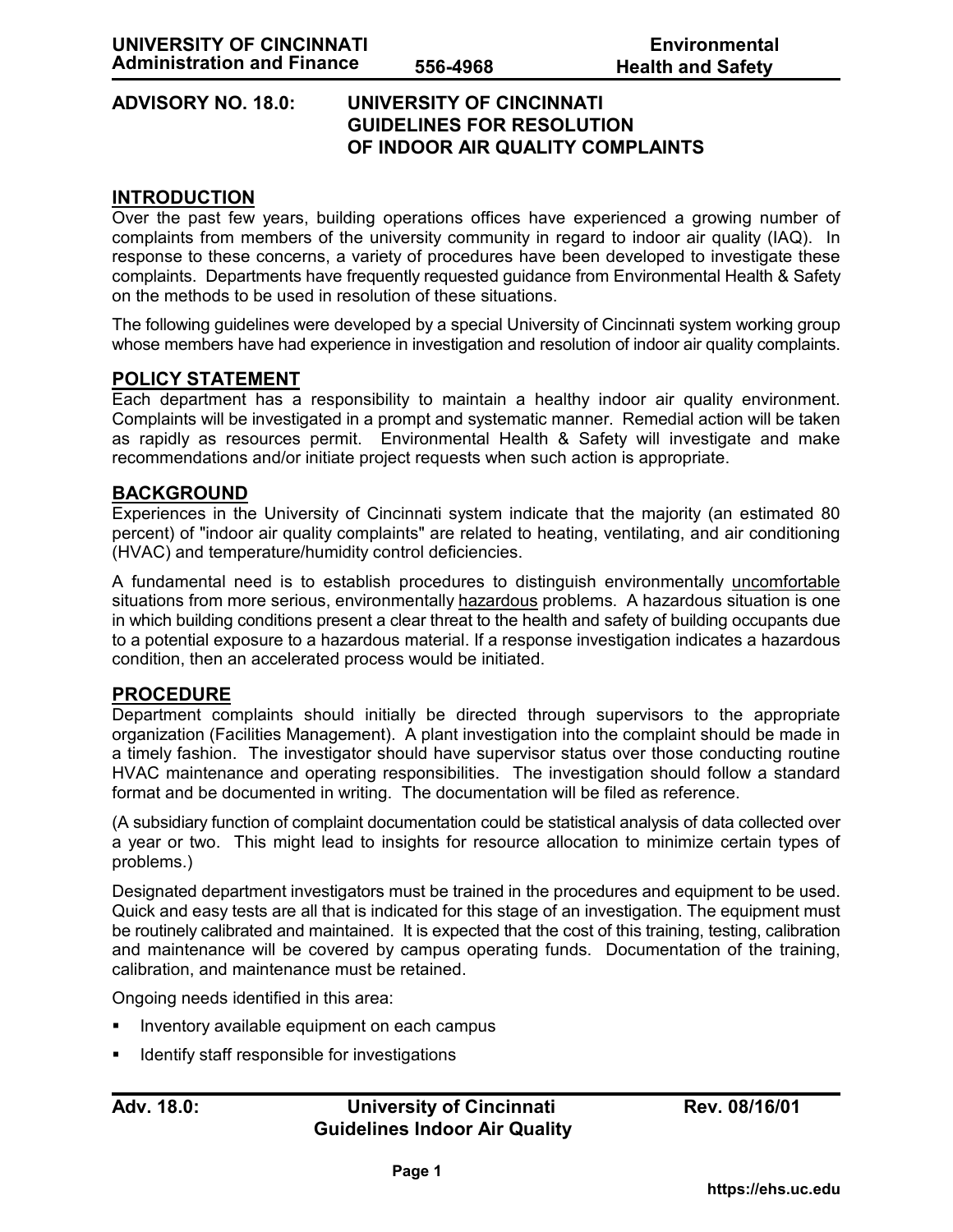Establish initial training program and yearly refreshers.

The initial investigation will document the fundamental HVAC parameters of temperature, humidity, and airflow. The focus will be on the operating HVAC system, although attention should be given to existing space use within the facility. It is possible that a space overload may be partially responsible for the problems identified. Additional information on air quality will be taken to eliminate the possibility of explosions or dangerous levels of common gaseous contaminants. This possibility is seen as unlikely, but the information is necessary because the consequences could be of significant concern.

If a specific contaminant is suspected due to known allergies or obvious sources such as new carpeting, the initial investigation could include (or perhaps be limited to) simple tests for formaldehyde or other volatile chemicals using indicator tubes or mold/fungi counts using an Anderson sampler with specific media. This could be a campus option assuming the availability of appropriate equipment and staff with suitable training.

The usual initial investigation may involve:

- Standard information and assessment
- Standard ventilation inspection
- Air flow hood, magnehelic or other suitable static pressure gauge
- Tri-gas meter (oxygen, LEL, carbon monoxide/hydrogen sulfide)
- Indicator tubes and a suitable air pump

The assumption is that most of the complaints can be resolved at this stage by repair, preventive maintenance, or housekeeping. If the problem is not readily identified and corrected, a second phase of the process would begin. Some situations such as temperature and humidity complaints attributable to state policy may not be resolved in Phase I, yet additional investigation would not necessarily be called for. A consistent method of conveying information about the investigation to the employee(s) should be adopted by each campus.

At a second phase, Environmental Health & Safety and Risk Management personnel would become involved with Facilities Management. A review would be conducted following the information collected. Applicable physician reports and MSDS information, concerning chemical products to which the employee may be exposed, should be considered. Other technical information may be considered, if available.

A group decision involving campus Facilities Management, Environmental Health & Safety, the supervisor of the person registering the complaint, and Risk Management should be made. Possible solutions without problem identification might be to significantly increase area airflow or to relocate the employee without any change in building mechanical systems. A change in space use and/or a change in the density of occupants may also be considered in this situation.

An unidentified problem reaching this stage of investigation is likely to be too difficult to resolve and has a possibility of involving direct expenses for corrective action and/or compensation related to affected building and occupants. System expertise in engineering, environmental health, and risk management should be used as needed.

A possible additional phase of investigation for intractable problems would result from a group decision of appropriate system personnel and campus representatives who had been involved in the initial two phases of investigation. If there is a need to accumulate additional information for decision-making, the following may be required: